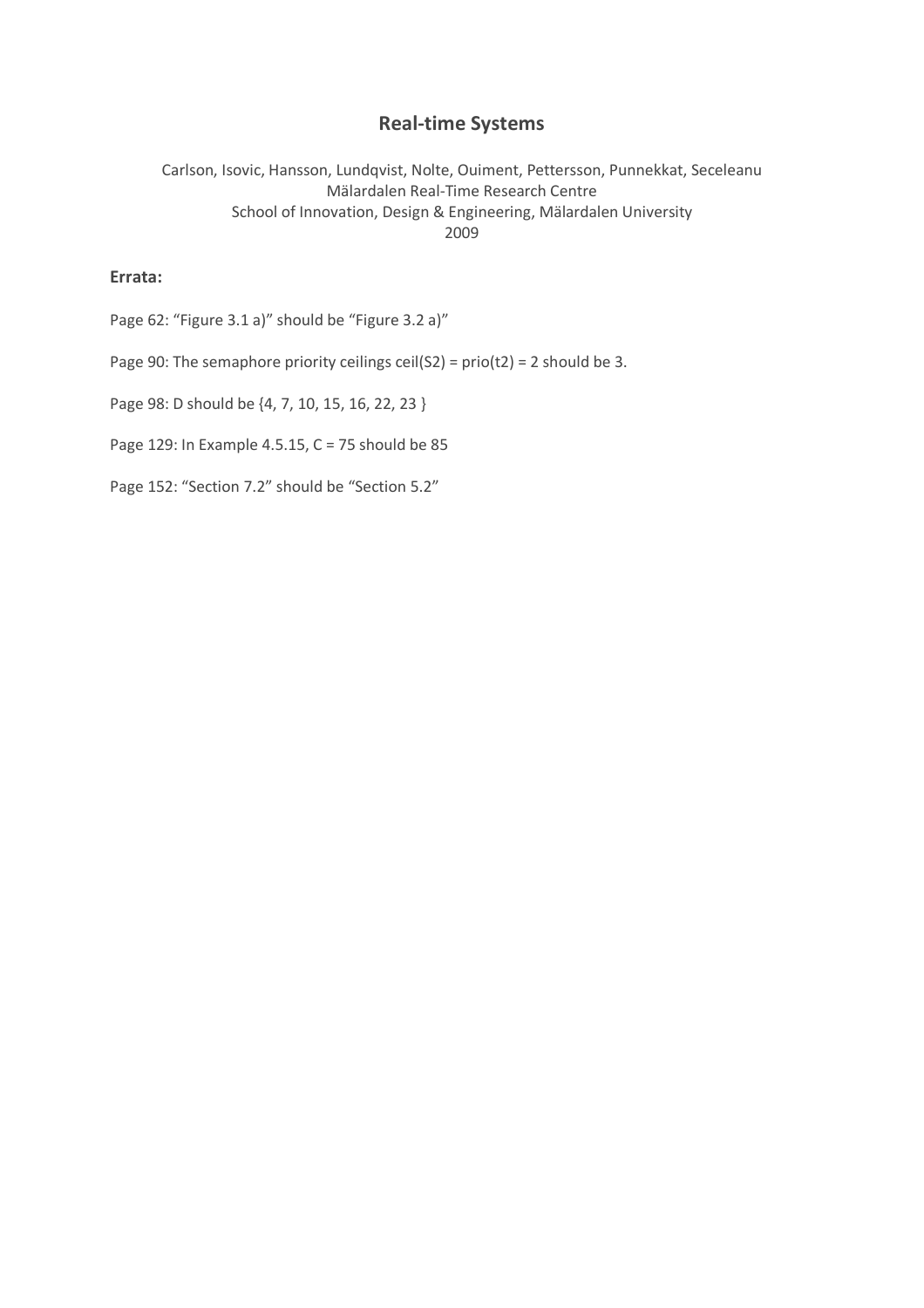- $\bullet$   $\tau_i$  periodic task *i* (Greek symbol  $\tau$  is pronounced as "tau")
- $\bullet$   $\tau_i^j$  the *j*<sup>th</sup> invocation of  $\tau_i$

Parameters that characterize a task *τi*:

- $\bullet$   $T_i$  period time of the task
- $\bullet$   $\overline{D_i}$  relative deadline of the task
- $WCET_i$  worst-case execution time of the task
- $\bullet$   $\bullet$   $\bullet$   $\bullet$  offset of the task
- $\bullet$   $\overline{R}_i$  response time (the longest possible) of the task

Parameters that characterize a task instance  $\tau_i^j$ :

- $\bullet$   $\alpha_i^j$  arrival time of the instance
- $\bullet$   $st_i^j$  start time of the instance
- $ft_i^j$  finishing time of the instance
- $\bullet$   $c_i^j$  actual execution time of the instance
- $\bullet$   $r_i^j$  actual response time of the instance
- $\bullet$   $d_i^j$  absolute deadline of the instance

Now it gets easier to express the dependencies between the parameters, since we can use mathematic expressions instead of words. For example, the relation between the absolute and relative deadline can be expressed as:

$$
d_i^j = a_i^j + D_i
$$

In the same way, the actual response time of a task instance can be obtained as:

$$
r_i^j = ft_i^j - a_i^j
$$

The worst-case response time of a task,  $R_i$ , is the maximum of all response times of all individual task instances. We will see later in this chapter how  $\mathbb{R}_i$  is calculated.

## **Task types**

The most common task type in real-time systems are periodic tasks, but there are some other types as well, such as aperiodic and sporadic tasks. Here we describe them in terms of their parameters.

**Periodic tasks** – A periodic task  $\tau_i$  can be described by four parameters (offset, execution time, deadline, and period time):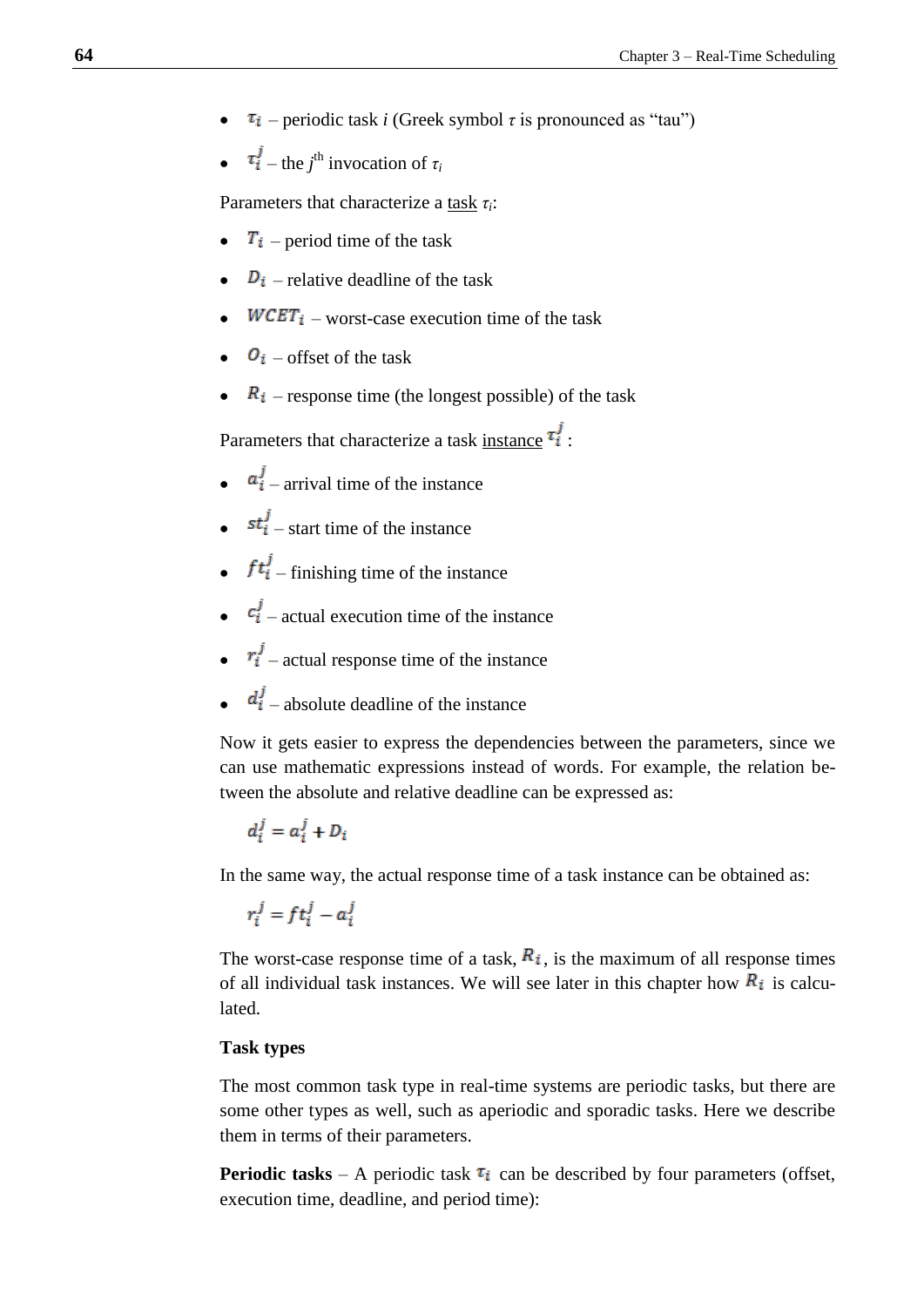$\tau_i = \{O_i, C_i, D_i, T_i\}$ 

As mentioned before in Chapter 2, a periodic task consists of an infinite sequence of identical instances or jobs that are activated within regular time periods, which are calculated as:

$$
a_i^0 = O_i
$$
  

$$
\mathbf{v}j > 0, a_i^j = a_i^{j-1} + T_i
$$

Another way to express the arrival times of the instances is (except the first one, which is equal to offset):

$$
\mathbf{v}j>0, a_i^j = O_i + (j-1)T_i
$$

If there is no offset specified, the task instances will be activated at times  $0$ ,  $T_i$ , *2T<sup>i</sup> , 3T<sup>i</sup>* , ...

**Sporadic tasks** – This type of tasks is used to handle events that arrive at the system at arbitrary points in time, but with defined maximum frequency. Just like periodic tasks, they are invoked repeatedly with a (non-zero) lower bound on the duration between consecutive invocations, but the difference is that a sporadic task may invoke its instances irregularly. Before run-time, it is known what the minimum time between consecutive instances is, which is called **minimum interarrival time**  $(T^{min})$ , but the actual time between arrivals of instances is not know until run-time, i.e., it first becomes known when the instance arrives.

A sporadic task is usually expressed with three parameters (execution time, deadline, and minimum inter-arrival time):

$$
\tau_i = \left\{ C_i, D_i, T_i^{min} \right\}
$$

The following must hold for all instances of a sporadic task:

$$
\mathbf{v}j > 0, a_i^j \ge a_i^{j-1} + T_i^{\min} \square
$$
  

$$
\mathbf{v}j > 0, d_i^j = a_i^j + D_i
$$

Note "greater or equal" for arrival times, which means that the next instance can be invoked the earliest after *T min* time units, counted from the arrival of the current instance. The exact arrival times are not known (until they actually occur at runtime).

Note the difference to periodic tasks, where we know before run-time that the instances will be invoked with exactly *T* time units in between. Periodic tasks are activated with regular periodicity by the system clock, while sporadic tasks usually wait for some event, which in general is not periodic (e.g., arrival of a data packet from a network).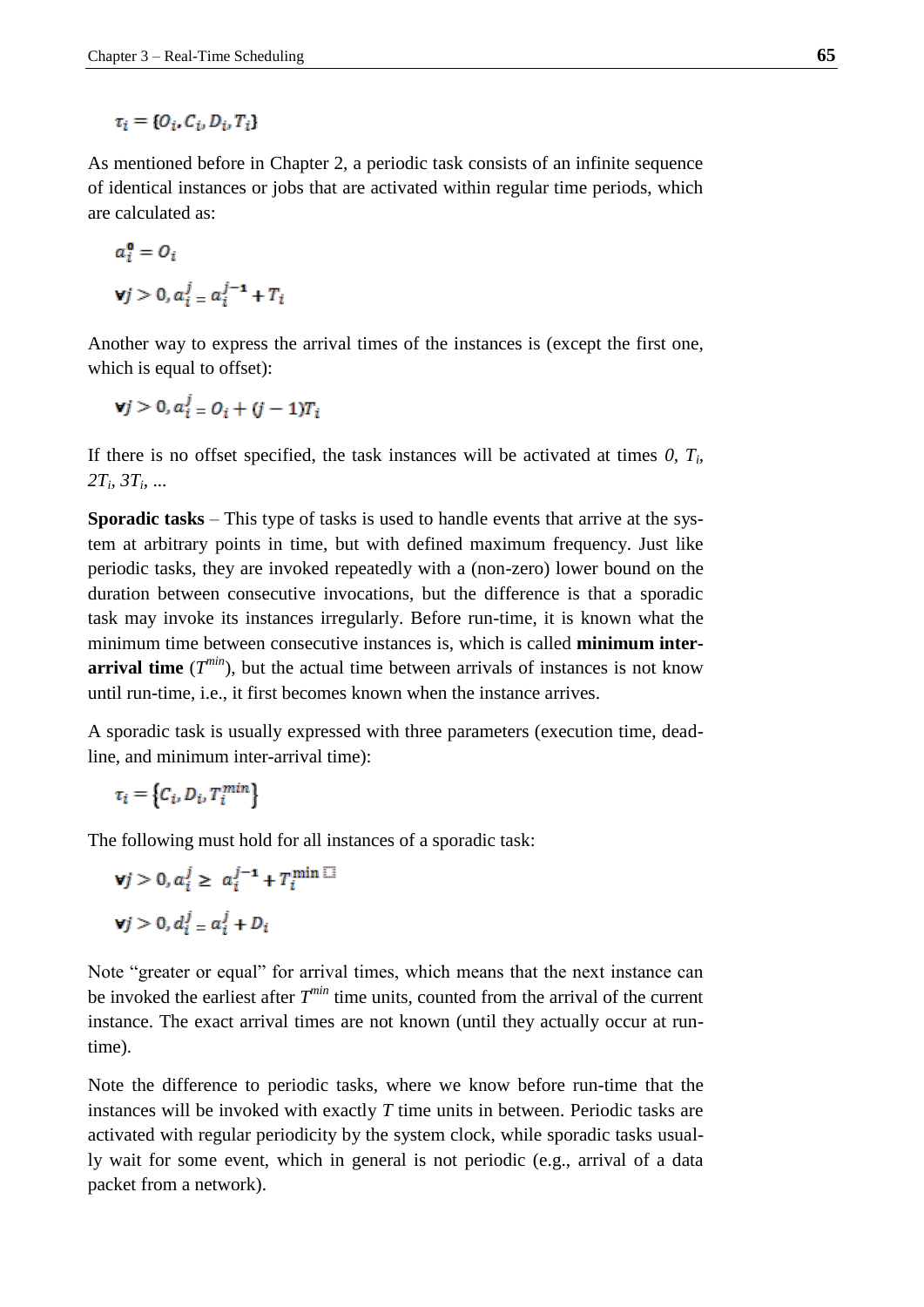The term *I<sup>i</sup>* , called **interference**, is the preemption time from higher-priority tasks. For the highest-priority task in the system, the response time will be equal to its own execution time,  $R_i = C_i$ , since no other tasks will preempt it. Other tasks will suffer interference from higher-priority tasks. The problem now becomes finding the interference time for a task *τ<sup>i</sup>* .

Let  $\tau_k$  be a task with higher priority than  $\tau_i$ , which is released at the same time as *τi* . i.e., at time *t*. Task *τ<sup>i</sup>* will have an instance that becomes ready at *t* and finishes its execution at time  $t+R_i$  (we assume this is the instance with the worst-case response time). During its execution, the instance of  $\tau_i$  will be pre-empted by the higher-priority task  $\tau_k$ . If  $\tau_k$  has a shorter period than  $\tau_i$ , then it will preempt  $\tau_i$  several times, i.e., several instances of  $\tau_k$  will occur and preempt the current instance of *τ<sup>i</sup>* .

The number of instances of  $\tau_k$  that occur in the interval  $[t, t+R_i]$ , and hence interfere with (preempt)  $\tau_i$  can be calculated by dividing the length of the interference interval by the activation frequency of  $\tau_k$ , i.e., its period time:

$$
\left[\frac{R_i}{T_k}\right]
$$

The symbol  $\Box$  is the ceiling function, and it is a round-up function. So, for example  $[2.3] = 3$ .

The total time taken by task  $\tau_k$  when it preempts and executes is simply the number of instances of  $\tau_k$ , calculated as above, multiplied by its execution time,  $C_k$ :

$$
\left[\frac{R_i}{T_k}\right]C_k
$$

So, for the total interference term, we simply add this up for all the tasks with higher priority than *τi*:

$$
I_i = \sum_{\mathbf{v}k \in \mathbf{hp}\left(\tau_i\right)} \left| \frac{R_i}{T_k} \right| C_k
$$

where  $hp(\tau_i)$  is the set of tasks that have higher priority than task  $\tau_i$ .

Hence, the worst-case response time for a task  $\tau_i$  is given by:

$$
R_i = C_i + \sum_{\mathbf{v}k \in \mathbf{hp}(\tau_i)} \left[ \frac{R_i}{T_k} \right] C_k
$$

Since  $R_i$  is represented on both sides of the equation, it can be solved by forming a recurrence relation, i.e., the next value is obtained based on the currently calculated value:

$$
R_i^{n+1} = C_i + \sum_{\mathbf{v}k \in \mathbf{kp}(\tau_i)} \left[ \frac{R_i^n}{T_k} \right] C_k \tag{5}
$$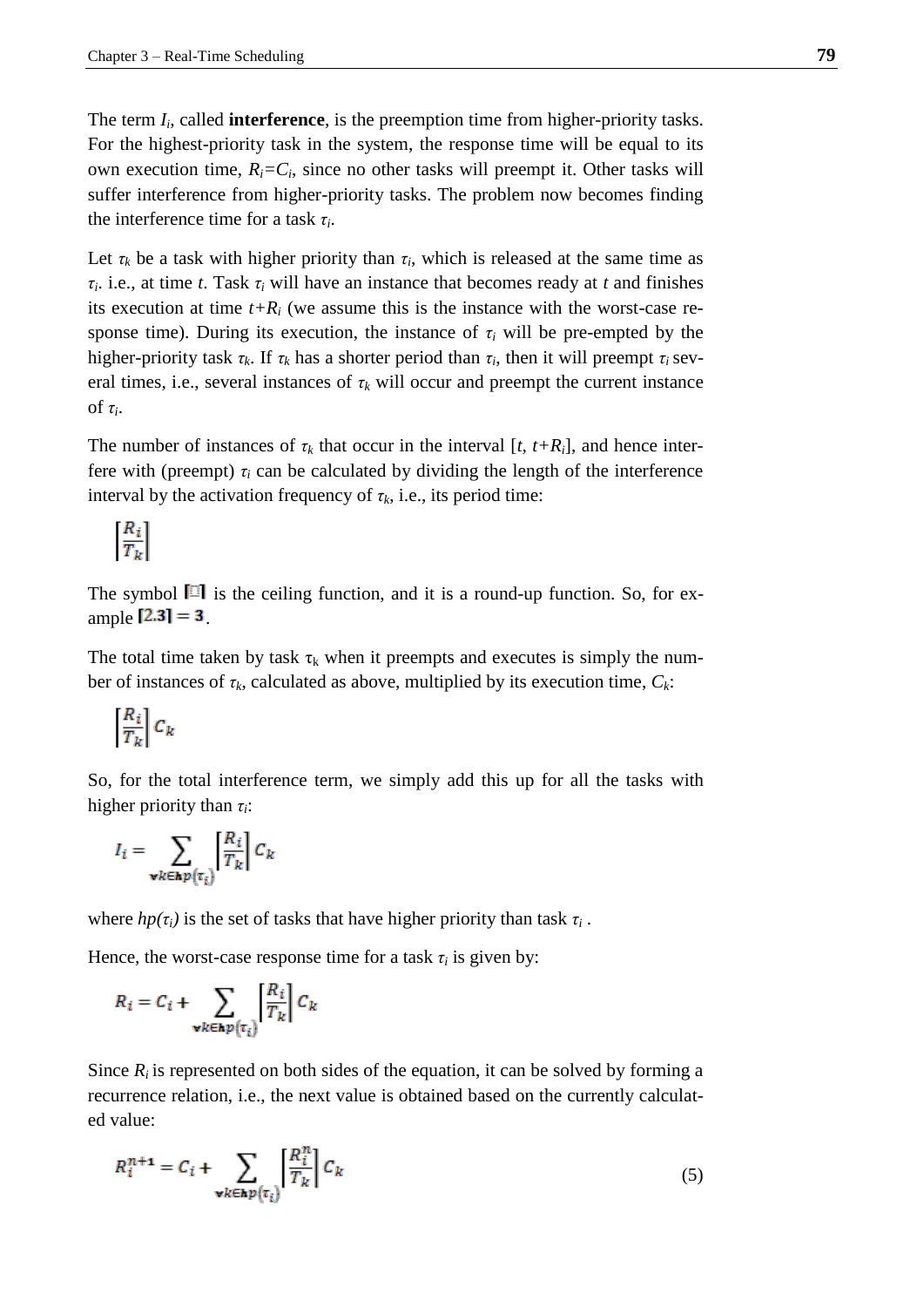The initial value of *Ri* is the execution time *Ci,* since the shortest possible response time of  $\tau_i$  is its worst-case execution time. The set of consecutive values {*R0, R1, R2,...*} is monotonically non-decreasing, i.e., the next value is greater than or equal to the previously calculated value, and the sequence will converge to the smallest value of *Ri* that satisfies equation (5).

Simply said, we stop iterating when  $R_i^{n+1} = R_i^n$ , and if  $R_i \leq Di$ , we conclude that the task is schedulable. Otherwise, if some of the iteration steps result in a value of *Ri* that is larger than *Di*, we should stop with the iterations and conclude that the task is not schedulable.

| <b>Task</b> | $C_i$ | $T_i = D_i$ |
|-------------|-------|-------------|
| $\tau_I$    | 1     | 3           |
| $\tau_2$    | 1     | 6           |
| $\tau_3$    | 1     | 5           |
| $\tau_4$    | 2     | 10          |

**Example:** Is the following task set schedulable by Rate Monotonic?

An observant reader will notice that this task set is the same as the one presented in Section 3.8, where we explained the Rate Monotonic algorithm. We calculated before that  $U=0.9$  is larger than the upper bound 0.75. Hence, the utilization test could not give us an answer to whether the task set is schedulable or not. It was only after running and analyzing the execution trace that we could see that the set was schedulable.

Instead of analyzing the execution trace, we can use Response Time Analysis to come to the same conclusion **before run-time**. We use equation (5) to calculate the response times for all tasks and compare them to their deadlines.

### Response time of task *τ1*:

According to Rate Monotonic, task  $\tau_l$  is assigned the highest priority. The set of high-priority tasks  $hp(\tau_1)$  is empty; hence, the response time of  $\tau_1$  will be equal to its execution time:

$$
hp(\tau_1) = \begin{cases} \square \end{cases} \Rightarrow R_1 = C_1 = 1 \le D_1
$$

### Response time of task *τ2*:

Task  $\tau_2$  will be assigned higher priority than  $\tau_4$ , but lower priority than  $\tau_1$  and  $\tau_3$ , which both have shorter periods. Hence, both  $\tau_l$  and  $\tau_3$  will influence the response time of  $\tau_2$ .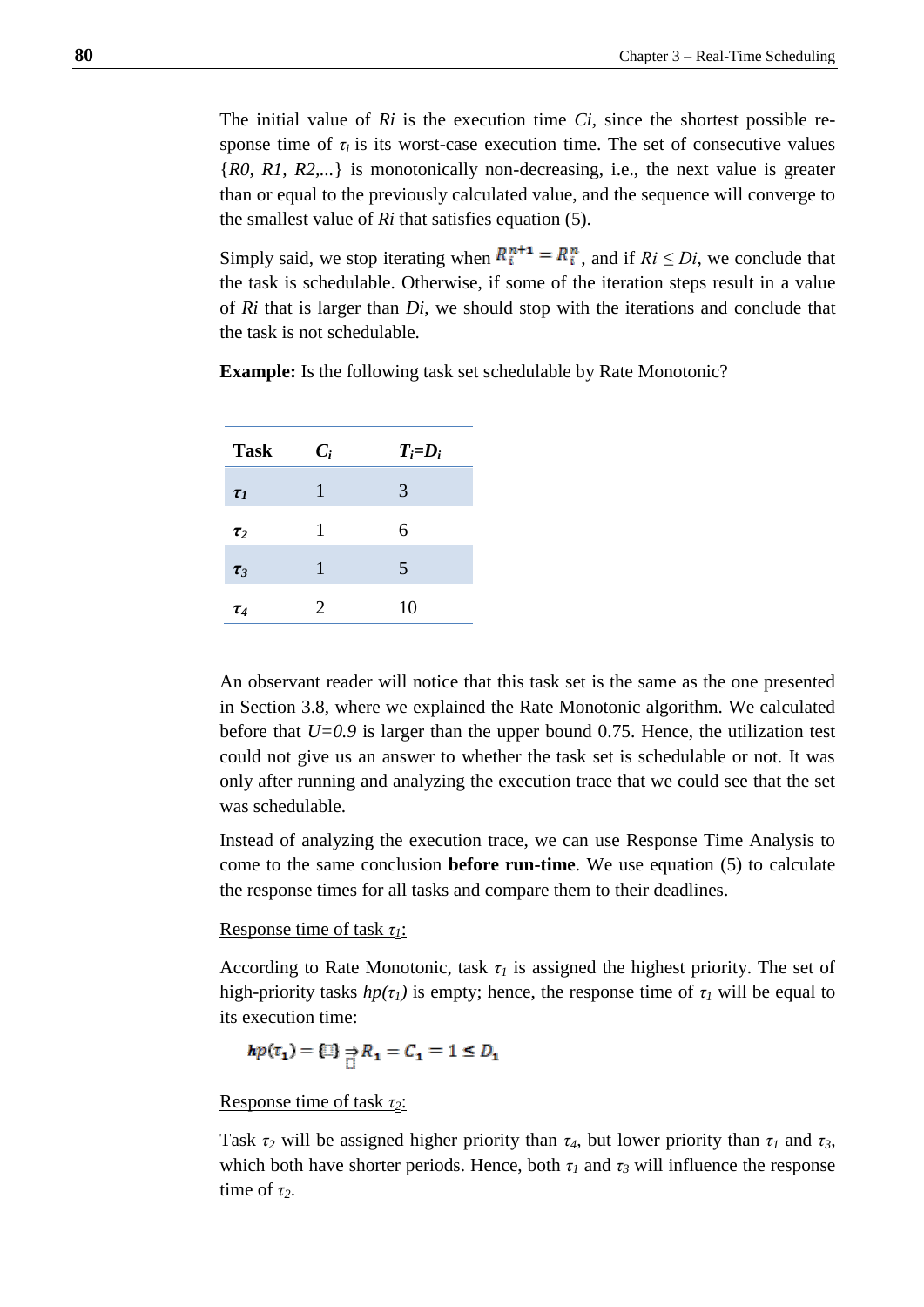$$
hp(\tau_2) = {\tau_1, \tau_3}
$$
  
\n
$$
R_2^0 = C_2 = 1
$$
  
\n
$$
R_2^1 = C_2 + \left[\frac{R_2^0}{T_1}\right]C_1 + \left[\frac{R_2^0}{T_2}\right]C_2 = 1 + \left[\frac{1}{3}\right]1 + \left[\frac{1}{5}\right]1 = 1 + 1 + 1 = 3
$$
  
\n
$$
R_2^2 = C_2 + \left[\frac{R_2^1}{T_1}\right]C_1 + \left[\frac{R_2^1}{T_2}\right]C_2 = 1 + \left[\frac{3}{3}\right]1 + \left[\frac{3}{5}\right]1 = 1 + 1 + 1 = 3
$$
  
\nSince  $R_2^2 = R_2^1$ , we can stop iterations. Hence  $R_2 = 3 \le D_2$ 

Response time of task *τ3*:

$$
hp(\tau_3) = {\tau_1}
$$
  
\n
$$
R_3^0 = C_3 = 1
$$
  
\n
$$
R_3^1 = C_3 + \left[\frac{R_3^0}{T_1}\right]C_1 = 1 + \left[\frac{1}{3}\right]1 = 1 + 1 = 2
$$
  
\n
$$
R_3^2 = C_3 + \left[\frac{R_3^1}{T_1}\right]C_1 = 1 + \left[\frac{2}{3}\right]1 = 1 + 1 = 2
$$
  
\n
$$
R_3^2 = R_3^1 \Rightarrow R_3 = 2 \le D_3
$$

Response time of task *τ4*:

$$
hp(\tau_4) = \{\tau_1, \tau_2, \tau_3\}
$$
  
\n
$$
R_4^0 = C_4 = 2
$$
  
\n
$$
R_4^1 = C_4 + \left[\frac{R_4^0}{T_1}\right]C_1 + \left[\frac{R_4^0}{T_2}\right]C_2 + \left[\frac{R_4^0}{T_3}\right]C_3 = 2 + \left[\frac{2}{3}\right]1 + \left[\frac{2}{6}\right]1 + \left[\frac{1}{5}\right]1 = 5
$$
  
\n
$$
R_4^2 = C_4 + \left[\frac{R_4^1}{T_1}\right]C_1 + \left[\frac{R_4^1}{T_2}\right]C_2 + \left[\frac{R_4^1}{T_3}\right]C_3 = 2 + \left[\frac{5}{3}\right]1 + \left[\frac{5}{6}\right]1 + \left[\frac{5}{5}\right]1 = 6
$$
  
\n
$$
R_4^3 = C_4 + \left[\frac{R_4^2}{T_1}\right]C_1 + \left[\frac{R_4^3}{T_2}\right]C_2 + \left[\frac{R_4^3}{T_3}\right]C_3 = 2 + \left[\frac{6}{3}\right]1 + \left[\frac{6}{6}\right]1 + \left[\frac{6}{5}\right]1 = 7
$$
  
\n
$$
R_4^4 = C_4 + \left[\frac{R_4^3}{T_1}\right]C_1 + \left[\frac{R_4^3}{T_2}\right]C_2 + \left[\frac{R_4^3}{T_3}\right]C_3 = 2 + \left[\frac{7}{3}\right]1 + \left[\frac{7}{6}\right]1 + \left[\frac{7}{5}\right]1 = 9
$$
  
\n
$$
R_4^5 = C_4 + \left[\frac{R_4^4}{T_1}\right]C_1 + \left[\frac{R_4^4}{T_2}\right]C_2 + \left[\frac{R_4^4}{T_3}\right]C_3 = 2 + \left[\frac{9}{3}\right]1 + \left[\frac{9}{6}\right]1 + \left[\frac{9}{5}\right]1 = 9
$$
  
\n
$$
R_4^5 = R_4^4 \frac{1}{10}R_4 = 9 \le D_4
$$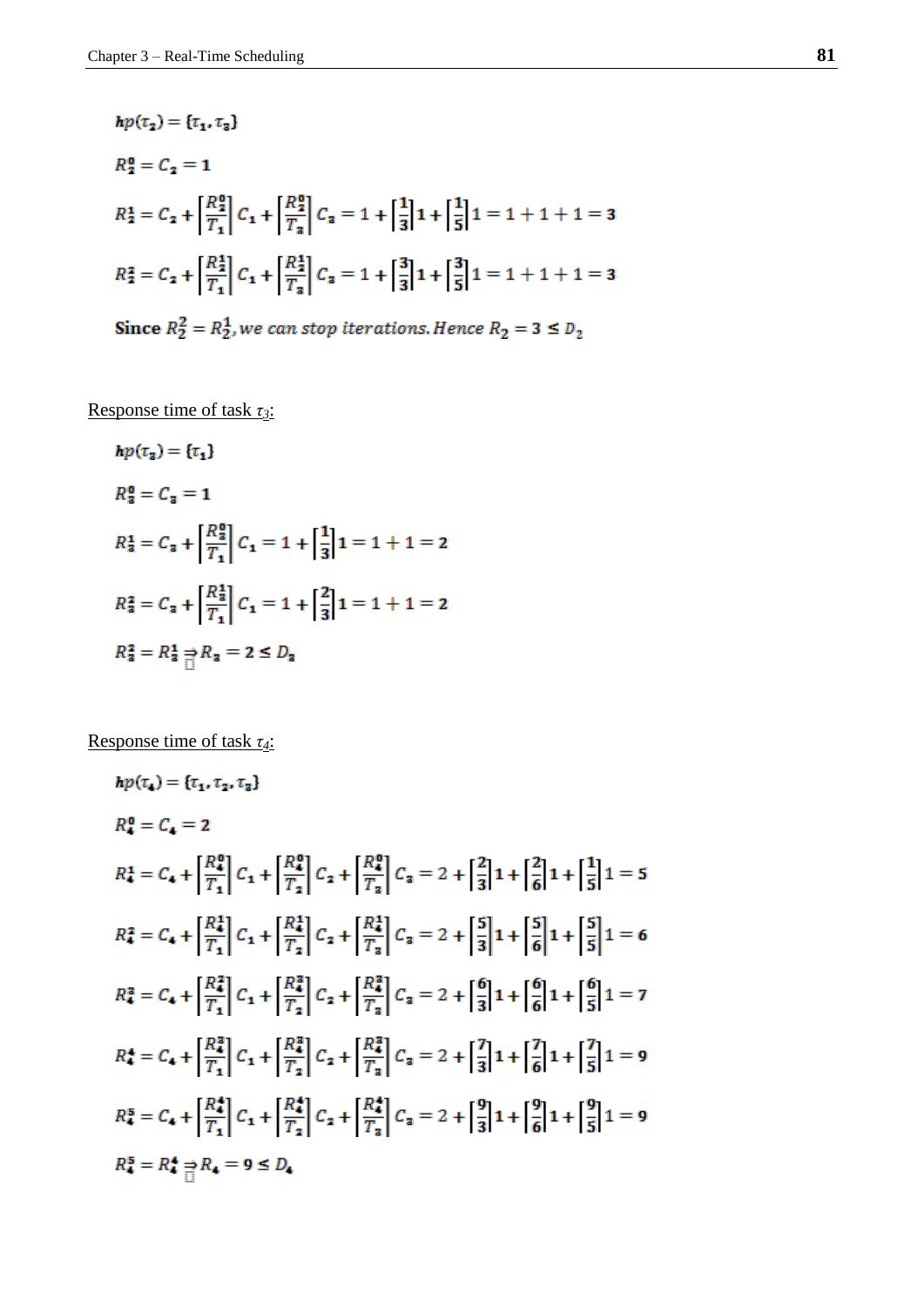worst-case timing performance of the ICPP protocol is the same as PCP, the analysis developed for PCP (i.e., the calculation of blocking factors) remains unchanged for ICPP.

### **Response Time Analysis with blocking**

We will now see how we can extend the response time analysis in order to include the effects of blocking. As we showed above, a task  $\tau_i$  can be blocked by lowerpriority tasks due to shared resources. The delay caused by blocking is called the blocking factor, and for task  $\tau_i$  is denoted as  $B_i$ . It is a function of the length of the critical sections of the lower-priority tasks that can block. In other words, the **blocking factor** of a task  $\tau_i$  is the longest time a task can be delayed by the execution of lower-priority tasks.

In PCP, a given task  $\tau_i$  is blocked by at most **one** critical section of any lowerpriority task, among all tasks that can lock a semaphore with a priority ceiling greater than or equal to the priority of task *τ<sup>i</sup>* .

What this means is: First, we identify all the tasks with lower priority than task *τ<sup>i</sup>* . Second, we identify all the semaphores that the lower-priority tasks can lock. Third, we select from these only those semaphores where the ceiling of the semaphore has a priority higher than or the same as the priority of task  $\tau_i$ . Finally, we look at the computation time duration that each lower-priority task is holding its semaphores (critical section), and the longest of these computation times is the blocking factor, *B<sup>i</sup>* .

Once when we calculated the blocking factor, it is easily added to the response time analysis equation:

$$
R_i^{n+1} = C_i + B_i + \sum_{\forall k \in \mathbf{hp}(\tau_i)} \left[ \frac{R_i^n}{T_k} \right] C_k \tag{6}
$$

**Example:** Is the following task set schedulable by Rate Monotonic if Priority Ceiling Protocol is used for shared resources?

| $\tau_i$ | $C_i$ | $T_i = D_i$ $S_k$ |       | $cs(\tau_i, S_k)$ |
|----------|-------|-------------------|-------|-------------------|
| $\tau_I$ | 10    | 100               | $S_I$ |                   |
| $\tau_2$ | 12    | 40                | $S_I$ | 2                 |
|          |       |                   | $S_2$ | 1                 |
| $\tau_3$ | 6     | 50                | $S_I$ |                   |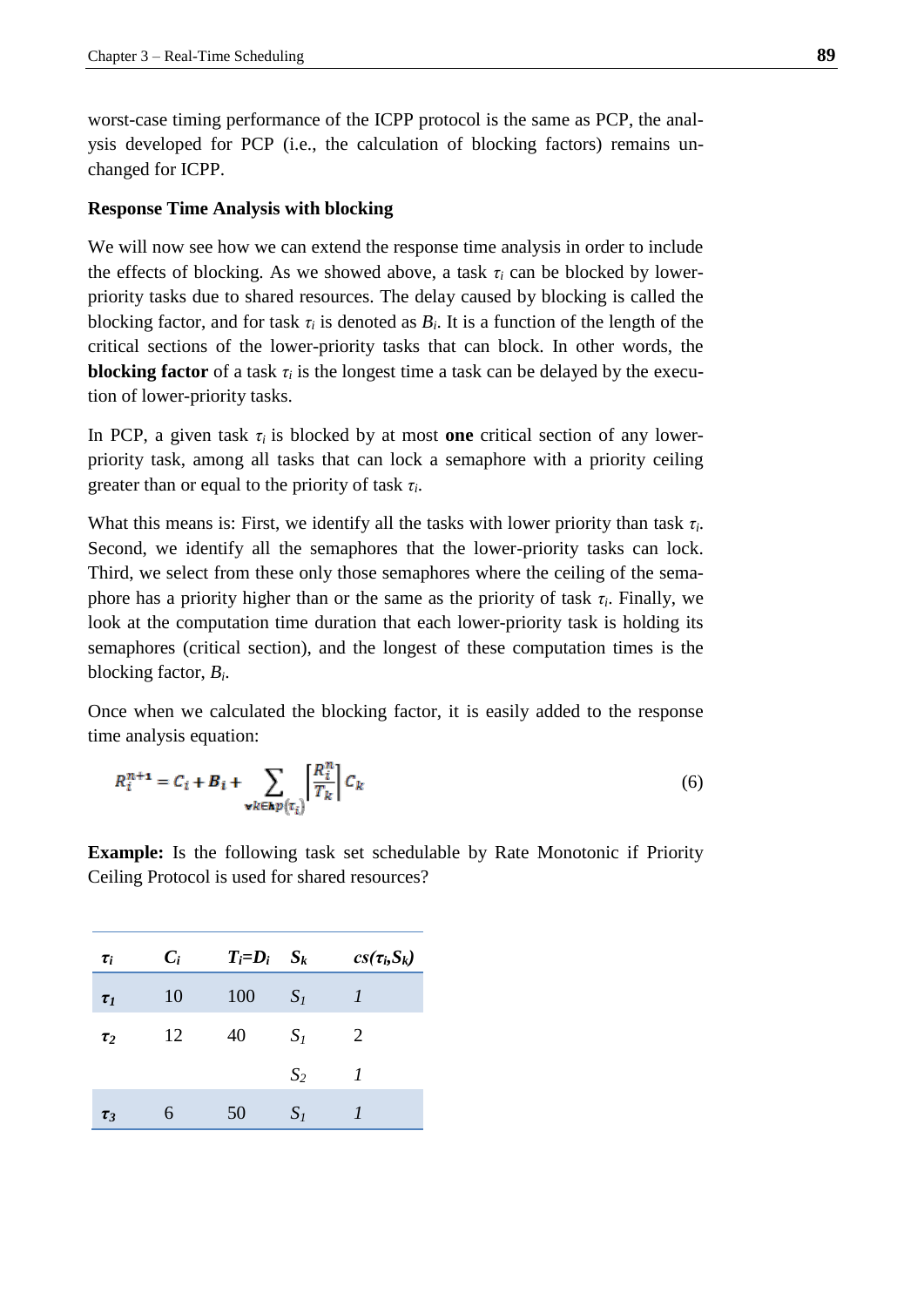As we can see in the example above, EDF will always give the highest priority to the task whose current instance has the shortest deadline. As a consequence, different task instances from the same task might have different priority, depending on the other tasks that are ready at the moment. Therefore, we say that the priority assignment is dynamic. In Rate Monotonic, on the other hand, all instances of the same task will have the same priority and will not be changed at runtime (unless we use some of the semaphore protocols explained above).

### **Processor Demand Analysis**

Processor utilization analysis for EDF is valid only if deadline is equal to period for all tasks in a task set. If this is not the case, i.e., if deadline is less than period, **Processor Demand Analysis** (PDA) can be used.

The processor demand for a task  $\tau$ *i* in a given time interval [0, *L*] is the amount of processor time that the task needs in the interval in order to meet the deadlines that fall within the interval. Let  $N_i$  represent the number of instances of  $\tau_i$  that must complete execution before *L*. We can calculate  $N_i$  by counting how many times task  $\tau_i$  has been released during the interval [0, *L-D<sub>i</sub>*], i.e.,  $N_i$  can be expressed as:

$$
N_i = \left\lfloor \frac{L - D_i}{T_i} \right\rfloor + \mathbf{1}
$$

The total processor demand for all tasks in the interval is thus:

$$
C^{T}(0, L) = \sum_{i=1}^{n} N_{i} C_{i} = \sum_{i=1}^{n} \left( \left| \frac{L - D_{i}}{T_{i}} \right| + 1 \right) C_{i}
$$

Finally, a sufficient and necessary condition for EDF when deadlines are less than periods is given by:

$$
\mathbf{v}L\epsilon D:L \ge \sum_{i=1}^{n} \left( \left| \frac{L - D_i}{T_i} \right| + 1 \right) C_i
$$
\n
$$
D = \{ \mathbf{K} d\mathbf{J}_{\downarrow} i^{\uparrow} j + | d_{\mathbf{I}} i^{\uparrow} j = jT_{\mathbf{I}} i + D_{\downarrow} i, d_{\mathbf{I}} i^{\uparrow} j < LCM, 1 \le i \le n, j \ge 0 \}
$$
\n
$$
(8)
$$

i.e., we check intervals from 0 to each of the deadlines, until we either have checked intervals up to the LCM or the condition fails for some deadline.

**Example:** Is the following task set schedulable by EDF?

| Task     | $C_i$ | $\boldsymbol{D_i}$ | $T_i$ |
|----------|-------|--------------------|-------|
| $\tau_I$ |       |                    | 6     |
| $\tau_2$ |       |                    | ×     |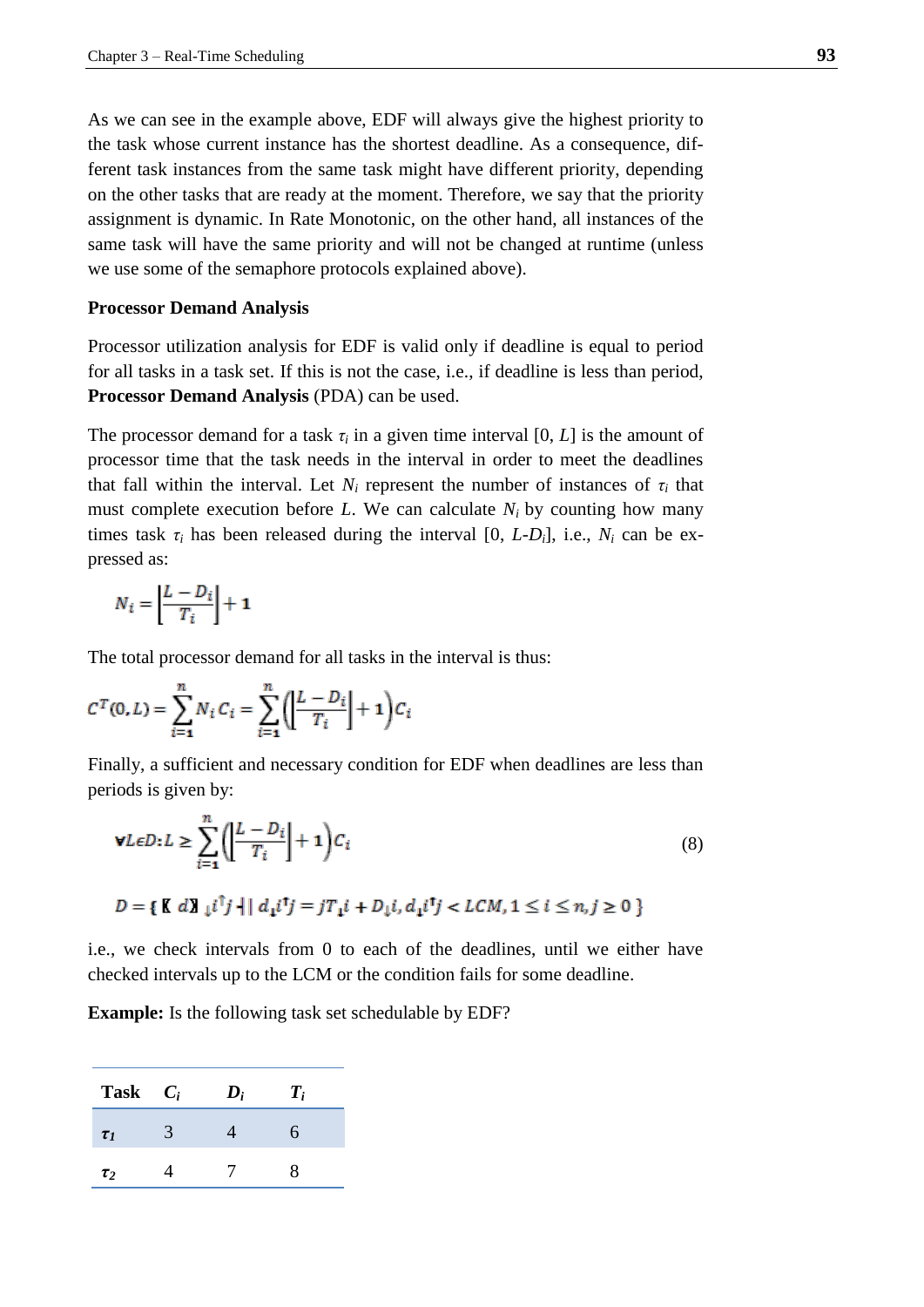Deadlines up to the LCM:

$$
D = \{4, 7, 10, 15, 16, 22, 23\}
$$
\n
$$
C^{T}(0,7) = \sum_{i=1}^{n} \left( \left| \frac{7 - D_{i}}{T_{i}} \right| + 1 \right) C_{i} = \left( \left| \frac{7 - 4}{6} \right| + 1 \right) 3 + \left( \left| \frac{7 - 7}{8} \right| + 1 \right) 4 = 7 \le 7
$$
\n
$$
C^{T}(0,10) = \left( \left| \frac{10 - 4}{6} \right| + 1 \right) 3 + \left( \left| \frac{10 - 7}{8} \right| + 1 \right) 4 = 10 \le 10
$$
\n
$$
C^{T}(0,15) = \left( \left| \frac{15 - 4}{6} \right| + 1 \right) 3 + \left( \left| \frac{15 - 7}{8} \right| + 1 \right) 4 = 14 \le 10
$$
\n
$$
C^{T}(0,16) = \left( \left| \frac{16 - 4}{6} \right| + 1 \right) 3 + \left( \left| \frac{16 - 7}{8} \right| + 1 \right) 4 = 17 > 16
$$
\n
$$
\frac{1}{10} \text{ Deadline missed!}
$$

Answer: The set is not schedulable; a deadline will be missed at time 16.

# **3.13 Comparison between Rate Monotonic and Earliest Deadline First**

We will conclude this section about online scheduling by presenting a short comparison between EDF and RM, based on some selected criteria.

- RM and EDF have the same implementation complexity  $A$  small additional overhead is needed in EDF to update the absolute deadline at each instance release.
- RM is supported by commercial RTOSs One big advantage of RM is that it can be easily implemented on top of fixed priority kernels.
- Run-time overhead is smaller in EDF Due to the smaller number of context switches.
- EDF utilizes the processor better than RM EDF achieves full processor utilization, 100%, whereas RM only guarantees 69%.
- **EDF** is simpler to analyze if  $D = T -$ This is important for reducing admission control overhead in small embedded systems.
- Jitter reduction EDF is fair in reducing jitter, whereas RM only reduces the jitter of the highest-priority tasks.
- Aperiodic task handling EDF is more efficient than RM for handling aperiodic tasks.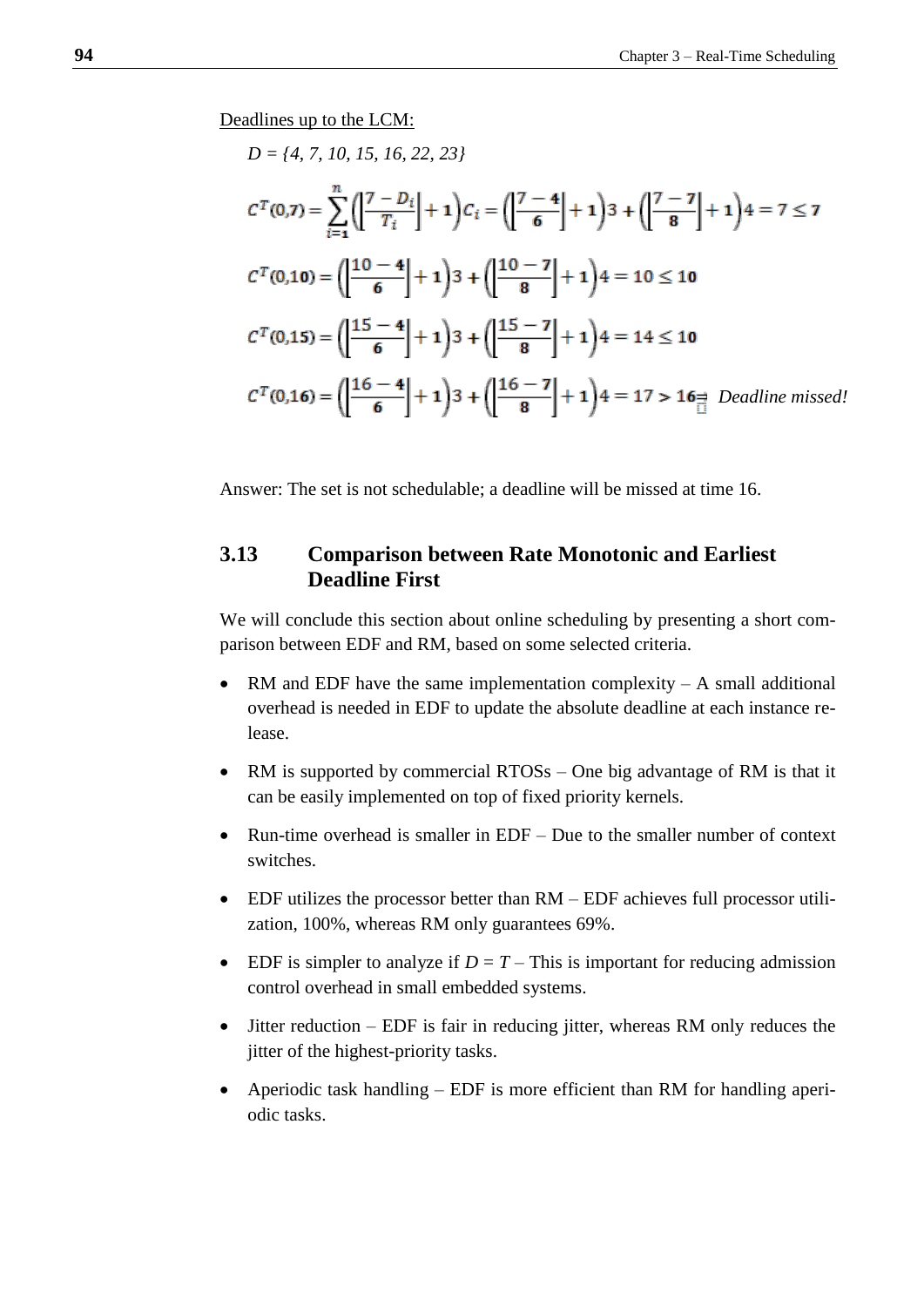## **4.5.13 Sufficient response-time test**

The worst-case response time of a frame is found in the busy period beginning with a **critical instant**, where all frames of priority *i* and higher are simultaneously queued at their corresponding communication adapters. Following this, the worst-case response time for frame *i* is given by

$$
R_i = J_i + w_i + C_i \tag{3}
$$

where  $I_i$  is the queuing jitter of frame *i*, i.e., the maximum variation in queuing time relative to the start of the frame period  $T_i$ , inherited from the sender task that queues the frame,  $\mathcal{C}_i$  is the worst-case transmission time of frame *i* (given by Equation (2)), and  $W_i$  is the queuing delay given by solving the equation

$$
w_i^{n+1} = B^{MAX} + \sum_{\forall j \in \mathbf{Ap}(i)} \left[ \frac{w_i^n + J_j + \tau_{bit}}{T_j} \right] C_j \tag{4}
$$

where  $B^{MAX}$  corresponds to the transmission time of the longest possible CAN frame (i.e., the worst-case transmission time of a CAN frame with 8 bytes of payload data),  $\mathbf{h}p(i)$  is the set of frames with priority higher than that of frame *i*. Note that Equation (4) is a recurrence relation with an initial value that can be chosen equal to  $C_i$ , i.e.,  $w_i^0 = C_i$ , and a terminating condition of either  $w_i^{n+1} = w_i^n$  and/or  $J_i + w_i^{n+1} + C_i > D_i$ . Only if the latter condition is false is the frame schedulable.

# **4.5.14 Exact response-time test**

For many applications, it is sufficient to use the slightly pessimistic response-time calculation given by  $\mathbb{R}_i$  in Equation (3). However, the exact worst-case response time  $\overline{R_i}$  of a CAN frame *i* sent on stream  $S_i$  is found within what is called the level-*i* busy period. Specifically, the individual frame response time has to be calculated for **each instance** of frame *i* within its busy period. The worst-case response time  $\overline{R_i}$  is experienced by one or more of the instances of a specific frame within its corresponding busy period. Hence, in order to derive the exact worstcase response time, the response time has to be calculated for all these frame instances.

As a first step, the length  $t_i$  of the level-*i* busy period is given by solving the following recurrence relation, starting with an initial value of  $t_i^{\mathbf{0}} = C_i$ , and finishing when  $t_i^{n+1} = t_i^n$ 

$$
t_i^{n+1} = B_i + \sum_{\forall k \in \mathbf{A} \neq p(i)} \left[ \frac{t_i^n + J_k}{T_k} \right] C_k \quad (5)
$$

where  $B_i$  is the maximum blocking time due to lower-priority frames in the process of frame transmission,  $\mathbf{he}p(i)$  is the set of frames with priority higher than or equal to that of frame *i*,  $\mathbf{I}_k$  is the queuing jitter of frame *k*, i.e., the maximum variation in queuing time relative to the start of the frame period  $T_k$ , inherited from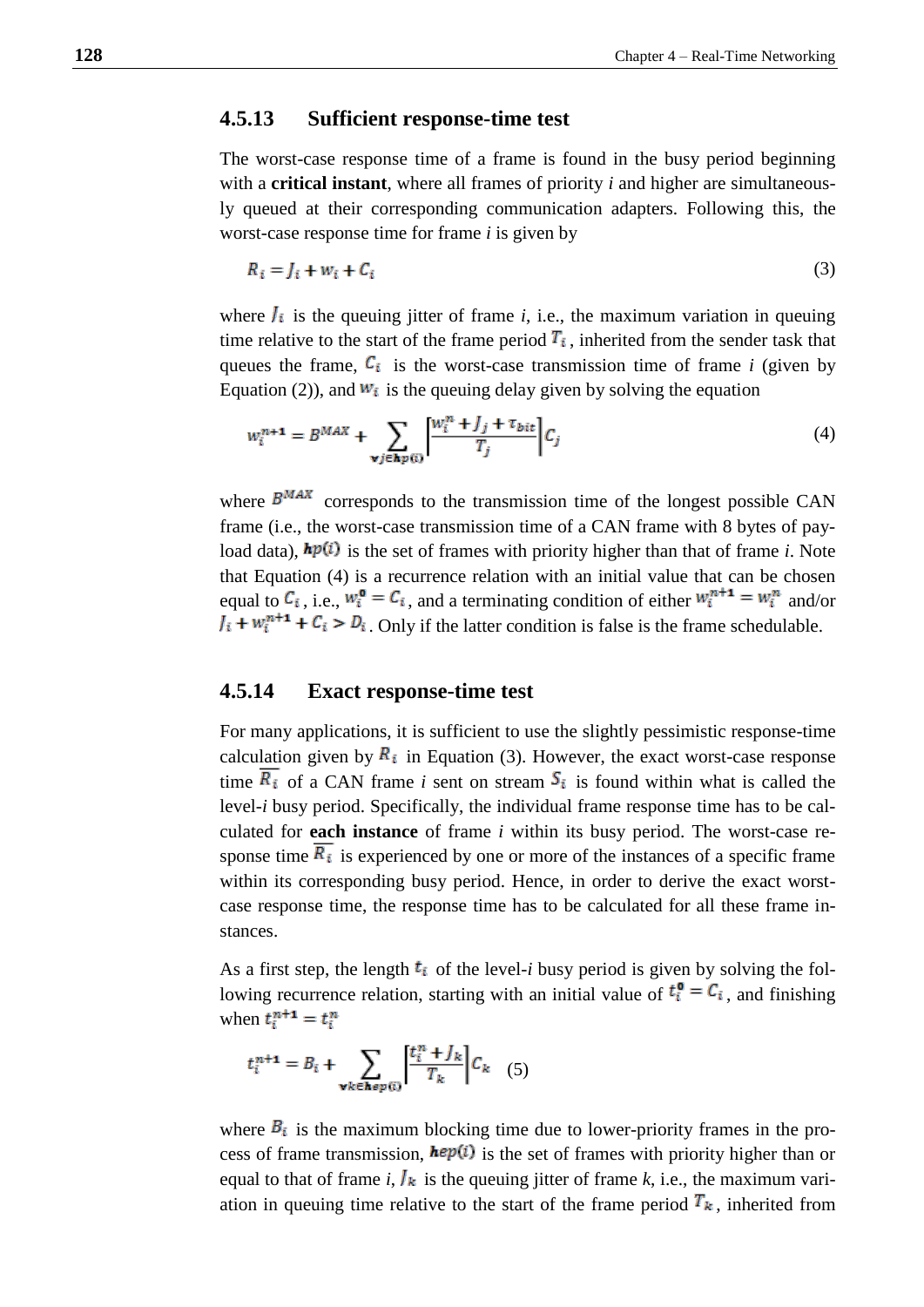the sender task that queues the frame, and  $\mathcal{C}_k$  is the frame transmission time for frame *k* derived from Equation (2).

Now, looking at a specific frame *i*, the number of instances  $Q_i$  of frame *i* that become ready for frame transmission before the end of the busy period is given by

$$
Q_i = \left[\frac{t_i + J_i}{T_i}\right] \tag{6}
$$

For each instance  $(0 - Q_i - 1)$  of frame *i*, the corresponding worst-case frame response time must be derived. Letting *q* be the index of a frame instance, the worst-case response time  $R_i(q)$  of frame instance number q is given by

$$
R_i(q) = J_i + \overline{w_i}(q) - qT_i + C_i
$$
\n<sup>(7)</sup>

where  $\overline{w_i}(q)$  represents the effective queuing time, given by the recurrence relation in Equation (8), starting with an initial value of  $\overline{w}_i^{\mathbf{0}}(q) = \mathbf{0}$ , and finishing when  $\overline{w}_i^{n+1}(q) = \overline{w}_i^n(q)$  or when  $J_i + \overline{w}_i^{n+1}(q) - qT_i + C_i > D_i$  (i.e., either when a worst-case response time is found, or when the frame is found to be not schedulable). In Equation (8),  $\tau_{bit}$  is the bit time.

$$
\overline{w}_{i}^{n+1}(q) = B_{i} + qC_{i} + \sum_{\mathbf{v}j \in \mathbf{hp}(i)} \left[ \frac{\overline{w}_{i}^{n}(q) + J_{j} + \tau_{bit}}{T_{j}} \right] C_{j} \tag{8}
$$

Once all  $Q_i$  worst-case response times are calculated, the worst-case response time  $\overline{R}_i$  for frame *i* is found as the maximum response time among these  $Q_i$  instances' response times as follows:

$$
\overline{R}_i = \max_{q=0\cdots Q_i-1} (\overline{R}_i(q))
$$
\n(9)

Note that this exact analysis is also valid for frames with deadlines greater than their period, which is not the case for the sufficient response-time test outlined above.

## **4.5.15 Example**

Here, an example of the above analyses is given in order to illustrate their differences. More precisely, a set  $\delta$  containing 3 frames will be deemed not schedulable using the sufficient response-time test, and schedulable using the exact response-time test.

Consider the frame set outlined in Table 1. The basic assumptions on the system are that the bus speed is 1 Mbps, i.e.,  $\tau_{bit} = 1 \mu s$ , and there is no jitter, i.e.,  $J = 0$ for all frames. All frames have *2* bytes of payload data, hence, according to Equation (2),  $C = 75$ . The bus utilization is rather high; ~97%. The reason for having such a high bus utilization is to force a delicate scenario not suitable for the sufficient analysis, but captured by the exact analysis.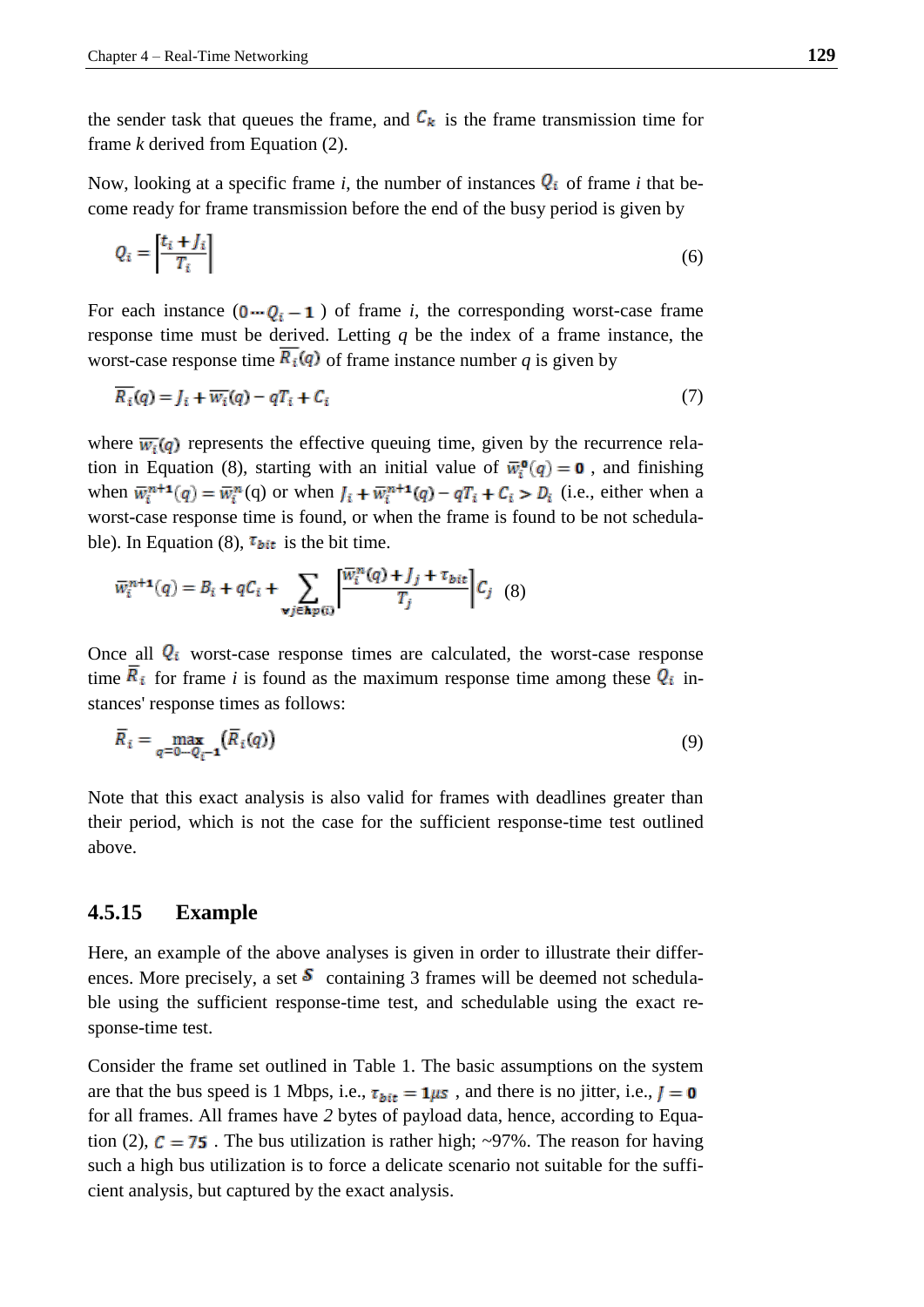| Frame i | P, |       |       |    |
|---------|----|-------|-------|----|
|         |    | 187.5 | 187.5 | 75 |
| 2       | っ  | 262.5 | 262.5 | 75 |
| 3       |    | 262.5 | 262.5 | 75 |

# **4.5.16 Sufficient response-time test**

Starting with the sufficient response-time test, using Equation (4) to calculate  $W_i$ together with Equation (3) to calculate  $\mathbb{R}_i$  for each frame *i* gives the following (recall that Equation (4) is a recurrence equation terminating when  $w_i^{n+1} = w_i^n$ ):

 $w_1^0 = 0, w_1^1 = 75, w_1^2 = 75$  $R_1 = 150$  $w_2^0 = 0, w_2^1 = 150, w_2^2 = 150$  $R_2 = 225$  $w_2^0 = 0, w_2^1 = 225, w_2^2 = 300, w_2^3 = 375, w_2^4 = 450, w_2^5 = 450$  $R_{\rm a} = 525$ 

The above results say that frame 1 and 2 are schedulable, i.e.,  $R_1 \leq D_1$  and  $R_2 \leq D_2$ . However,  $R_3 > D_3$  indicate that a deadline is missed. Hence, the frame set  $\delta$  is deemed not schedulable.

# **4.5.17 Exact response-time test**

On the other hand, if exact analysis is used, the above frame set  $\delta$  is, in fact, schedulable. To show this, Equations  $(5) - (9)$  are used to calculate the frame response times for all 3 frames.

As a first step, using Equation (5), the level-*i* busy period has to be calculated for each frame to see, using Equation (6), if multiple instances of that frame are present within the busy period. If that is the case, the response time has to be calculated for all these frame instances using Equations (7) - (8), and the maximum response time among all instances has to be selected using Equation (9).

Starting with frame 1, using Equation (5), the level-1 busy period is calculated to be  $t_1^0 = 75, t_1^1 = 150, t_1^2 = 150$ . Now,  $Q_1 = 1$  according to Equation (6). Hence, there is only once instance of frame 1 within the level-1 busy period. For this instance, the response time is calculated using Equation (7) - (8):

**Table 4.1:** Frame set under analysis